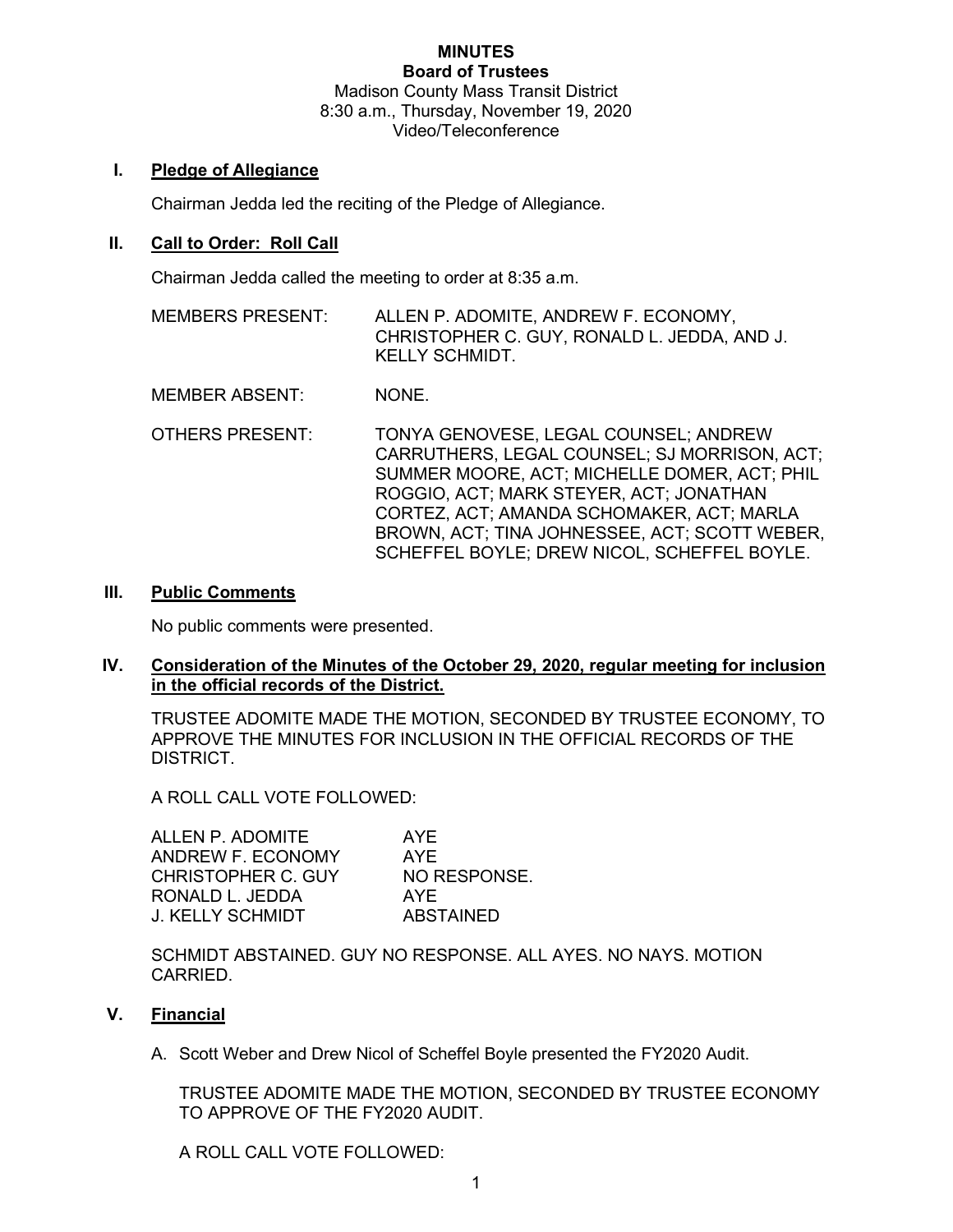ALLEN P. ADOMITE AYE ANDREW F. ECONOMY AYE CHRISTOPHER C. GUY AYE RONALD L. JEDDA AYE J. KELLY SCHMIDT AYE

ALL AYES. NO NAYS. MOTION CARRIED.

Chairman Jedda modified the agenda schedule.

# VI. Transit Service:

- B. TRUSTEE ECONOMY MADE THE MOTION, SECONDED BY TRUSTEE SCHMIDT, TO APPROVE THE FOLLOWING RESOLUTION:
	- 21-14 AUTHORIZING THE FARES AND FEES FOR THE DISTRICT'S REGIONAL VANPOOL PROGRAM

A ROLL CALL VOTE FOLLOWED:

| ALLEN P. ADOMITE   | AYE |
|--------------------|-----|
| ANDREW F. ECONOMY  | AYE |
| CHRISTOPHER C. GUY | AYF |
| RONALD L. JEDDA    | AYE |
| J. KELLY SCHMIDT   | AYF |

ALL AYES. NO NAYS. MOTION CARRIED.

- C. TRUSTEE ADOMITE MADE THE MOTION, SECONDED BY TRUSTEE GUY, TO APPROVE THE FOLLOWING RESOLUTION:
	- 21-15 AUTHORIZING AN AWARD OF CONTRACT TO OATES ASSOCIATES, INC. FOR DESIGN SERVICES FOR SCHOOLHOUSE TRAIL TUNNEL UNDER IL-157

A ROLL CALL VOTE FOLLOWED:

| ALLEN P. ADOMITE   | AYE |
|--------------------|-----|
| ANDREW F. ECONOMY  | AYE |
| CHRISTOPHER C. GUY | AYF |
| RONALD L. JEDDA    | AYE |
| J. KELLY SCHMIDT   | AYF |

ALL AYES. NO NAYS. MOTION CARRIED.

### V. Financial:

B. Payments and Claims: Consideration of the October 2020 claims for payment:

Managing Director SJ Morrison presented the payments and claims report.

TRUSTEE ADOMITE MADE THE MOTION, SECONDED BY TRUSTEE ECONOMY, TO APPROVE THE PAYMENTS AND CLAIMS, EXCLUDING THE PAYMENTS AND CLAIMS TO THE CITY OF TROY AND THE AGENCY FOR COMMUNITY TRANSIT.

A ROLL CALL VOTE FOLLOWED: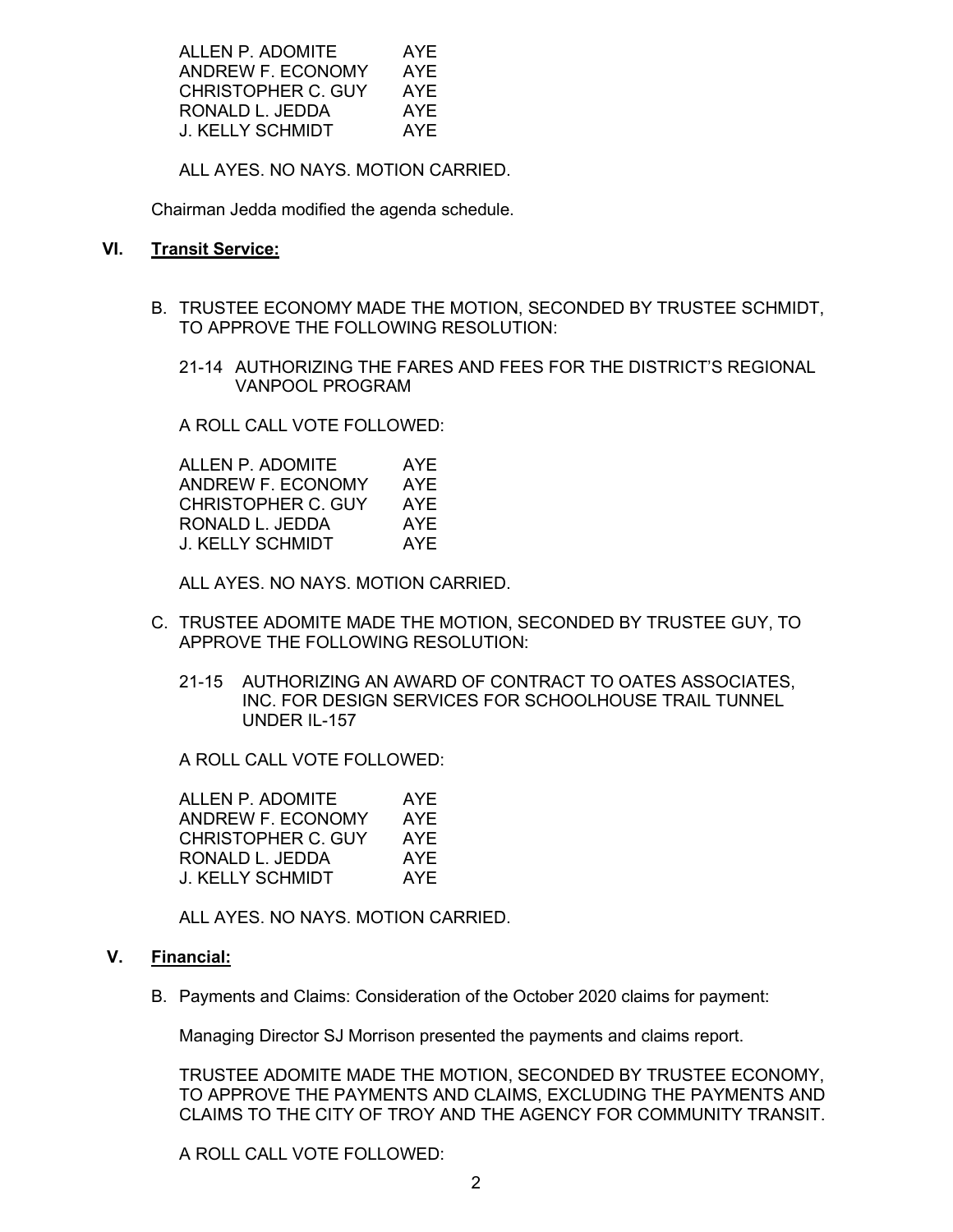ALLEN P. ADOMITE AYE ANDREW F. ECONOMY AYE CHRISTOPHER C. GUY AYE RONALD L. JEDDA AYE J. KELLY SCHMIDT AYE

ALL AYES. NO NAYS. MOTION CARRIED.

TRUSTEE ECONOMY MADE THE MOTION, SECONDED BY TRUSTEE SCHMIDT, TO APPROVE THE PAYMENTS AND CLAIMS TO THE CITY OF TROY AND THE AGENCY FOR COMMUNITY TRANSIT.

A ROLL CALL VOTE FOLLOWED:

| <b>ABSTAINED</b> |
|------------------|
| AYE              |
| AYE              |
| AYF              |
| <b>ABSTAINED</b> |
|                  |

TRUSTEE ADOMITE & SCHMIDT ABSTAINED. ALL AYES. NO NAYS. MOTION CARRIED.

C. Monthly Financial Report: Reviews of the monthly financial records as of October 31, 2020:

Managing Director SJ Morrison presented the monthly financial report.

TRUSTEE ADOMITE MADE THE MOTION, SECONDED BY TRUSTEE ECONOMY, TO APPROVE OF THE MONTHLY FINANCIAL REPORT AS OF DATE.

A ROLL CALL VOTE FOLLOWED:

| ALLEN P. ADOMITE   | AYE |
|--------------------|-----|
| ANDREW F. ECONOMY  | AYE |
| CHRISTOPHER C. GUY | AYE |
| RONALD L. JEDDA    | AYE |
| J. KELLY SCHMIDT   | AYE |

ALL AYES. NO NAYS. MOTION CARRIED.

#### VI. Transit Service

A. Managing Director's Report:

Managing Director, SJ Morrison produced the report.

There were ninety-five thousand (95,000) boardings in October on the Fixed Route system, which is up from September, but still less than the previous October. There are some modest increases, but ridership remains fifty percent lower than the previous year. Paratransit is providing ninety (90) trips per day.

MCT received the Rebuild Illinois Grants for four projects totaling 15.2 million dollars. The preliminary IDOT grant documents were executed, and the official grant agreements were to be expected in January 2021. SJ Morrison commended Phil Roggio and his team's efforts to write and shepherd the grants.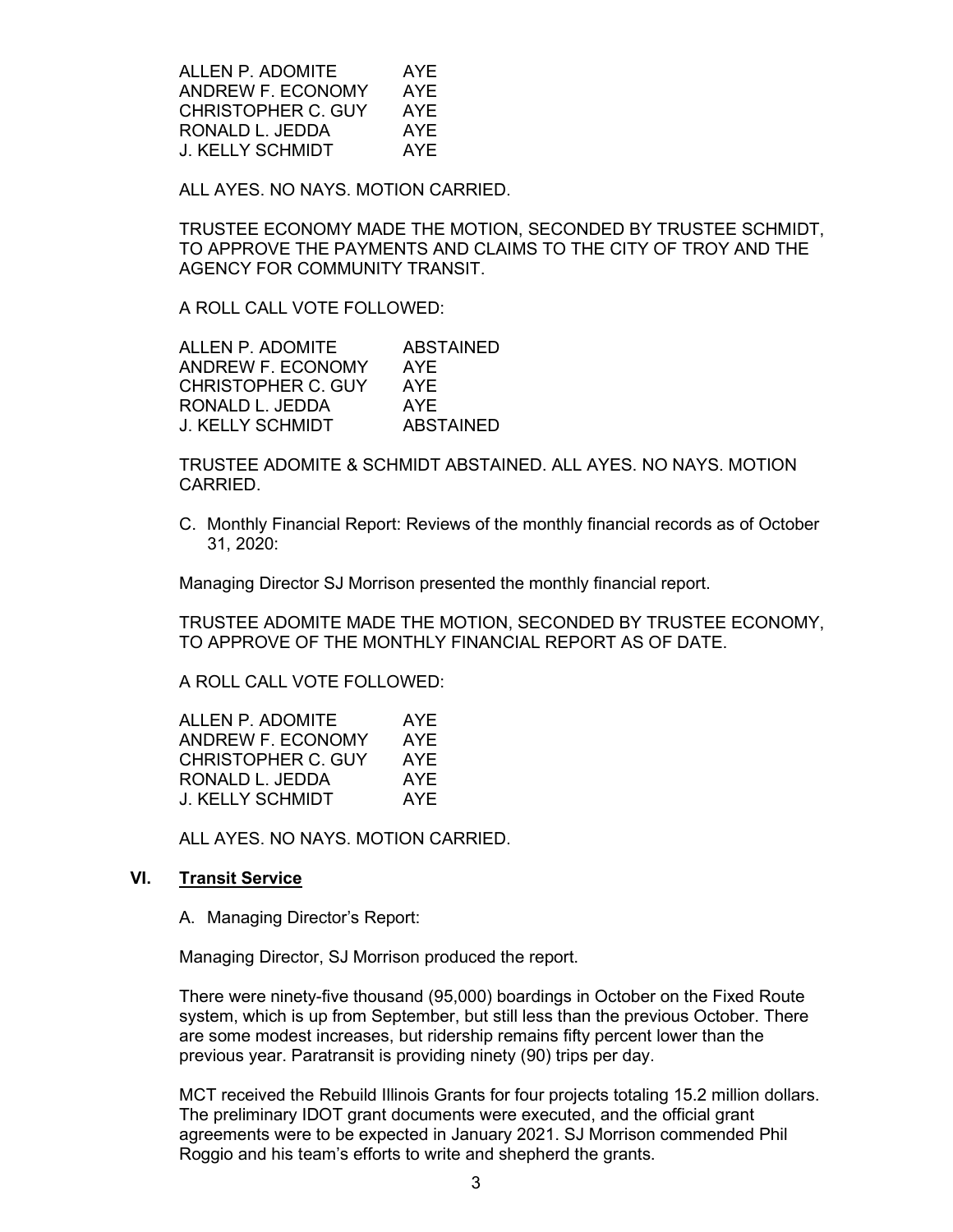A contract has been executed with AAIC inc. for the administration building and safety/security improvements. There is a ten-month design process, construction as early as September 2021, and completion estimated to be February 2023.

The Eastgate Plaza pre-construction meeting was held on November 18, with Unterbrink Construction. The 1.6-million-dollar project is scheduled to begin next week, and the estimated completion is next fall. A groundbreaking would be scheduled for next Monday afternoon.

The Facility Director, Rob Schmidt, is facilitating an LED lighting upgrade at the Transit Stations. A sample light had been installed at the Edwardsville Transit Station. Ameren offset the cost of transition to LEDs at approximately ninety percent. It is estimated to save one thousand four hundred dollars in utility cost per station monthly.

Police bikes have been ordered for the City of Troy and the Village of South Roxana. The bikes are estimated to be presented in four to five weeks, late December, or around the first of the year.

The consultant is preparing a request for information (RFI) for the CAD/AVL (computer-aided dispatch/automatic vehicle location) systems. The vendors will present their available technology and services. A request for proposals (RFP) will be issued in mid-January. The cost of equipment, installation, and implementation will be covered under the Rebuild Illinois Grant. CAD/AVL will not only improve operational efficiencies, vehicle statuses, and a public interfacing component will allow transit users to get real-time vehicle information from their devices.

Morrison proposed bringing a simplified fare structure with recommendations, and analysis to the MCT Board at an upcoming meeting. The goal is to make the system more user friendly.

Morrison reported that we continue to work with the engineers on the I.T. Beltline Trail. A test site for the wayfinding efforts will be established at the Mont Station in Glen Carbon at the trail intersections. The test site would be utilized to collect feedback from the public and staff before deploying system wide. The trail beautification project was underway by Focal Pointe Outdoor Solutions. Focal Pointe Outdoor Solutions completed the planting of the trees at three of the four locations. Morrison praised Focal Pointe Outdoor Solutions efforts, quality of plants, and performance. Phase two was scheduled to be completed by April 1, 2021. There have been numerous compliments on the beautification efforts.

Jedda stated his appreciation to Morrison and ACT staff for the trail beautification efforts.

# VII. Other Business

No other business presented.

### VIII. Executive session to discuss the acquisition or lease of real property under (c)(5), and litigation under (c)(11) of the Open Meetings Act (5 ILCS 120/2).

TRUSTEE ADOMITE MADE THE MOTION, SECONDED BY TRUSTEE ECONOMY, TO MOVE INTO EXECUTIVE SESSION TO DISCUSS THE ACQUISITION OR LEASE OF REAL PROPERTY UNDER (C)(5), AND LITIGATION UNDER (C)(11) OF THE OPEN MEETINGS ACT (5 ILCS 120/2).

A ROLL CALL VOTE FOLLOWED: